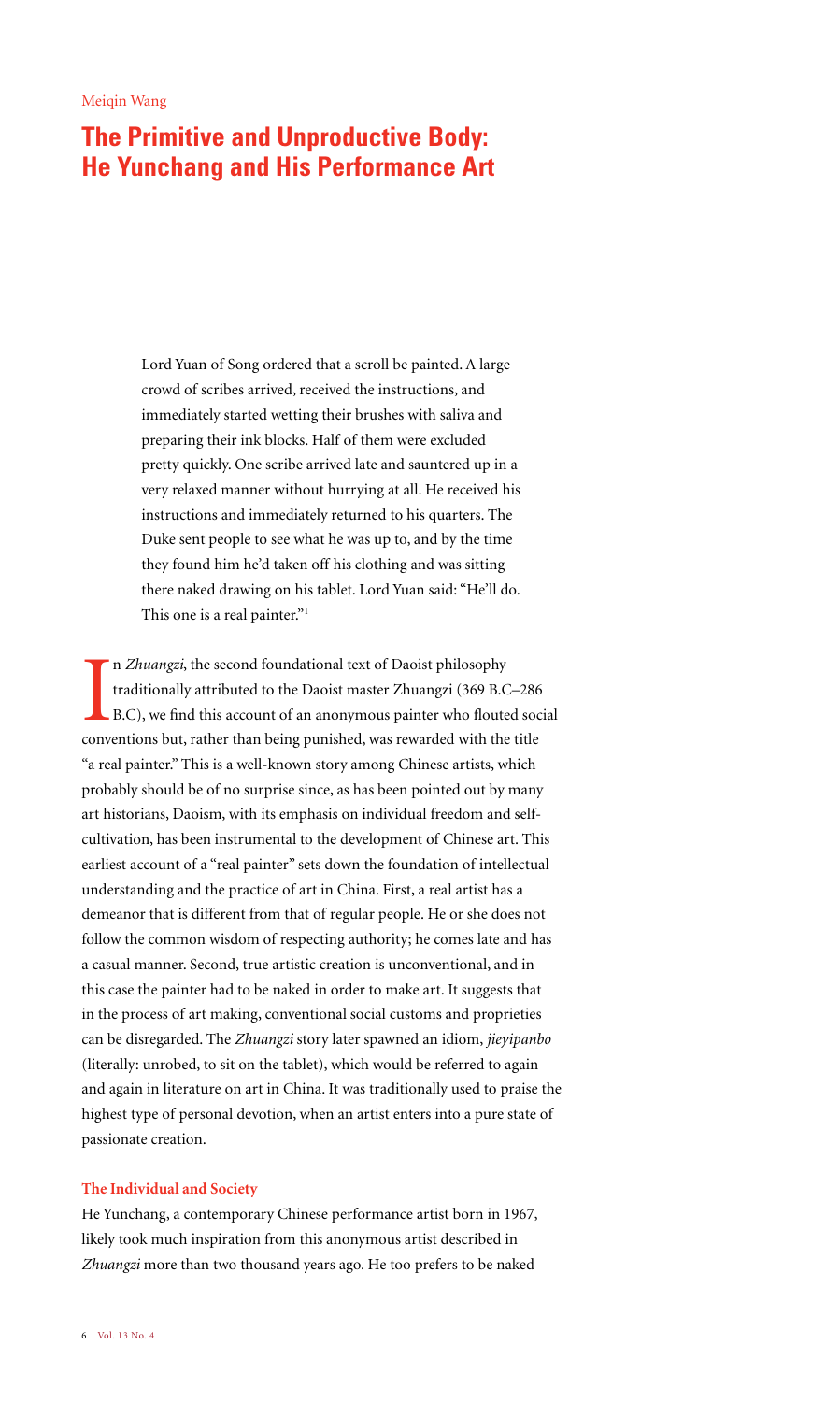when making art: "Nudity makes the performance more pure, with less distractions."2 Furthermore, since being naked in public is taboo in so-called "civilized" societies, it becomes a symbol of individual freedom:

> Insofar as people in society generally wear clothes, nudity is a denial of social conventions. Arising from the fact that children are born naked, one could say that nudity is the state of nature. Fundamentally, for me the body is moving flesh. I take advantage of every opportunity to be naked that is provided to me.<sup>3</sup>



He Yunchang's preference of a natural state to a socialized state can be easily connected with the pro-nature thoughts clearly expressed in *Zhuangzi*. He Yunchang relates clothes with social conventions that are enforced upon individuals, and, therefore, taking them off represents a return to the original natural condition, like a newborn baby. He is certainly fond of stories recorded in *Zhuangzi*, and one of his performance works is based on another famous

tale told in this Chinese classic: "Wei Sheng and a girl were to meet under a bridge. The girl did not arrive and a flood came. Wei Sheng clasped the pillar and stayed until he was drowned."<sup>4</sup> Starting in the late afternoon on October 24, 2003, a rather cold day, he cast his arm in a newly made cement pillar and kept it there for twenty-four hours—the time every human being possesses for a day. The cement hardened in about fifty minutes and began exerting pressure and inducing pain on his hand, a feeling he described as "being grabbed by a powerful force, like a demon; there was no way I could escape so I had to endure it through."5 Being bare-chested and wearing just a pair of jeans, He Yunchang kept moving himself to keep warm or crouched on the floor to rest until late the next afternoon. The work, titled *Keeping Promise*, turns the ancient love story about loyalty into a demonstration of a contemporary artist's fortitude and endurance, both physically and mentally.

More importantly, the Daoist philosophical thinking expressed in *Zhuangzi* is detectable in his deep belief in the suppressive power of social norms and common wisdom, and most of his performance artworks are conceived of in order to break away from them. *Zhuangzi* also has been enormously popular among traditional Chinese scholars and was the subject of numerous commentaries throughout the ages since it provided them philosophical support for withdrawal from serving the public

He Yunchang, Keeping Promise, 2003, performance. Courtesy of the artist.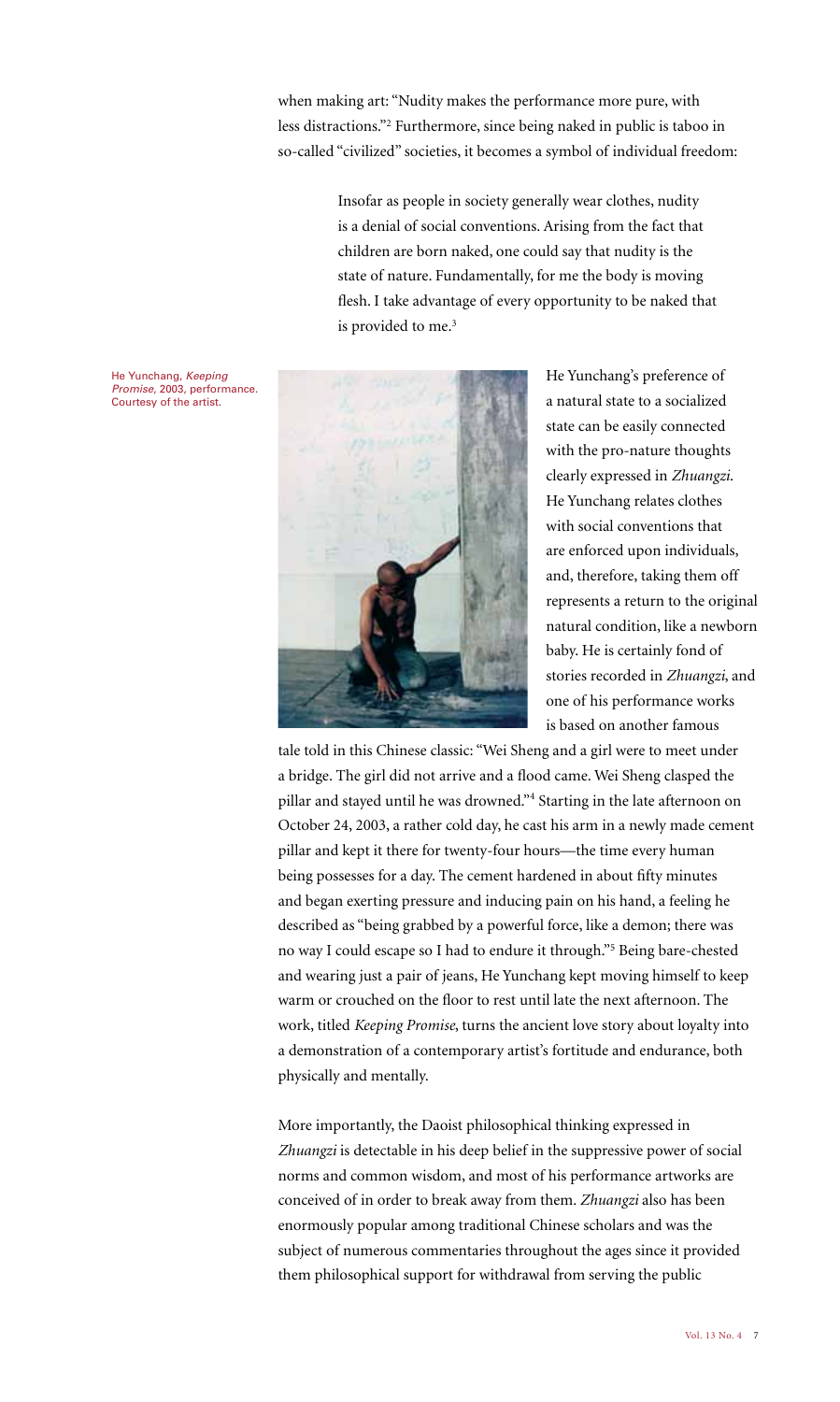and into a private life of self-cultivation. The philosophy embedded in *Zhuangzi*, and also in *Daodejing*, the other major Daoist text, is generally regarded as the opposite of Confucianism, which emphasized political service and social responsibility. Complementing the main ideas upheld in *Daodejing*, the Daoism of *Zhuangzi* perceives social and political norms as counter-conducive to the natural processes of life and questions the largely Confucian value systems and cultural norms. He Yunchang began exposing himself to these classics while in middle school and continued throughout his student life as an undergraduate at the Art Institute of Yunnan, a period when he indulged himself in the Chinese literary classics and familiarized himself with major philosophical texts and poetry anthologies. In his own words, he was so fond of them that he often stayed up reading out loud at night, unwilling to go to bed.6

This long-term exposure to ancient Chinese philosophical thought, especially that of Daoism, likely played a major role in forming He Yunchang's artistic temperament and prepared him to adopt performance art as his chosen form of art making. Or, one may say that his temperament found the best mode of realization in carrying out performance art, an art form that has been regarded as avant-garde in China since its first appearance in the late 1980s and is still an often misunderstood art practice due to the "anti-aesthetic" and "anti-artistic" approaches its practitioners often take.<sup>7</sup> It is useful here to cite art historian Thomas Berghuis's discussion of Chinese performance art, in which he argues that the value of performance art lies in the challenge it poses to the underlying conservatism of Chinese attitudes to art:

> Increasingly, artists treated the body as the primary material with which to construct new visual structures in their performances. Their body under stress was particularly useful to many of these artists who started to use their own body/flesh as the medium of a new art practice that would enable them to visualize and embody their critical stance inside Chinese society and within the Chinese art scene.<sup>8</sup>

He Yunchang's adoption of performance art was propelled by his belief that this art form not only allowed him the maximum freedom to express himself but also provided an occasion to live as a truly free individual who could make his own choices. In an interview with art historian Gao Minglu, He Yunchang states: "What a system controls is the body. But my life is mine, and I can play with it in whatever way I like. I have my choice at least on this point."9

On another occasion, He Yunchang provides a quite naturalistic or Daoist explanation: "Fish swim in the water, birds fly in the sky, and plants grow in the wind; they are expressing with their bodies."10 By setting his body free in the name of art, he allows his body to perform actions that are not prescribed by the system and widely accepted by the majority. It is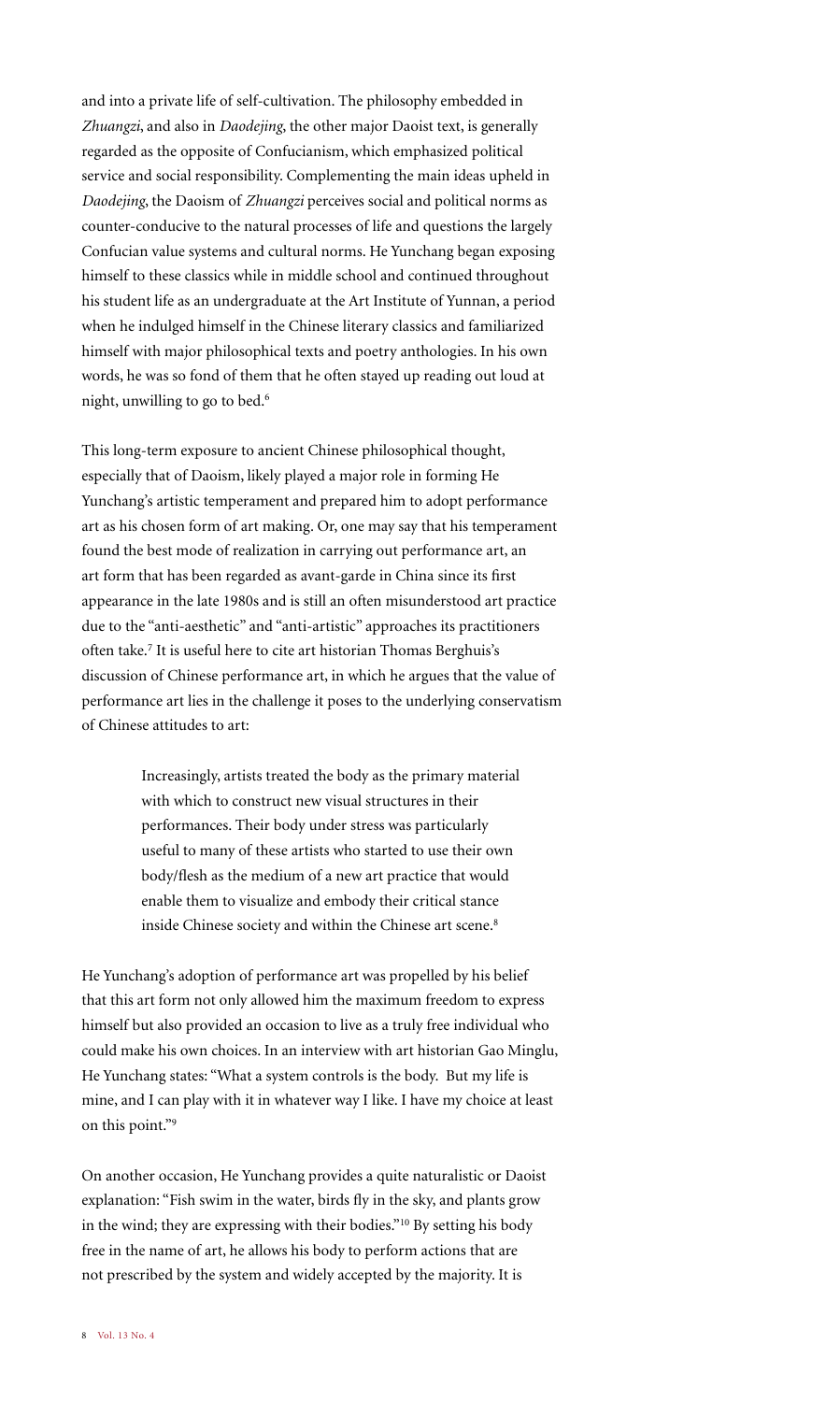this unusual sensitivity toward the existence of a controlling system that underscores his perception of individual life in contemporary China and, accordingly, generates the imperative for personal freedom that features prominently throughout his performance art. However, He Yunchang is by no means a Daoist, for most of his performances are carried out in ways that go against the Daoist doctrine of non-struggle, of taking no action, and of spontaneity. Both his mental state and his physicality are often put through severe, unnecessary, and unnatural trials during his carefully planned performances, resulting in injuries to his physical body; these acts are of a type that is unmistakably rejected in *Zhuangzi*'s philosophy. He Yunchang's performance art largely reverses the Daoist maxim of "taking no action while leaving nothing undone." Instead, he takes many actions to get small things done or even without getting anything done.

He Yunchang, One Rib, 2008, performance. Courtesy of the artist.



For example, on August 8, 2008, the forty-one-year-old He Yunchang carried out an astonishing art project. In this performance, simply titled *One Rib*, he had a twenty-five centimetre section of bone excised from the eighth rib of his left side. Originally He Yunchang planned to have a longer rib extracted, but accepted the surgeon's cautioning suggestion in selecting the eighth rib and for a shorter extraction in order to minimize potential harm. Due to this medical necessity, for the first time since he began practicing performance art, He Yunchang had to experience most of his own performance in a state of unconsciousness, as he was anesthetized for a good part of the surgery. But consistent with his usual work ethic when his performance involves the assistance of others, he devised a minutely detailed proposal and made all possible preparations in advance. He Yunchang had lived and worked in Beijing during the previous decade when not making art somewhere else, but the performance-oriented surgery was conducted in the Kunming Adam Hospital in his home province of Yunnan. That private hospital was the only place where he could convince a surgeon, after about three years of explanation and negotiation, to remove his rib for the purpose of art making, a medically unnecessary operation and an unthinkable act under normal circumstances.<sup>11</sup>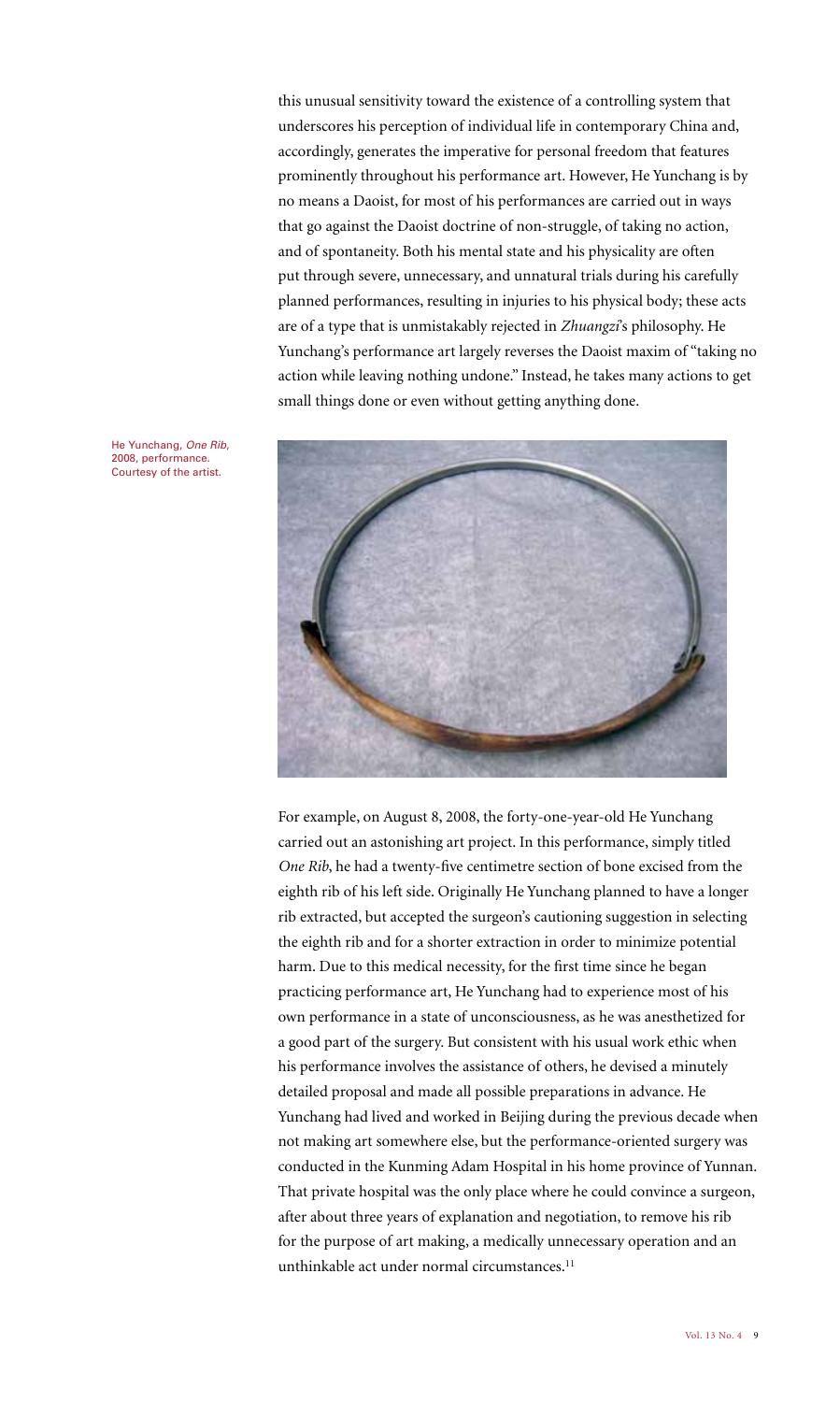He Yunchang's surgery was performed on the opening day of the much anticipated 2008 Beijing Olympics, an international mega-event that was considered of utmost national significance and triumph by the Chinese authorities. This was pure coincidence, as the schedule for the surgery was determined by the hospital, but it intrinsically revealed a stance He Yunchang had been taking with his performance art: He is an individualist, and he does not celebrate grand and highly politicized social events with everyone else. For him, these events are part of the system that functions to subdue individuality, and they should be protested. He protests society by using his own body, and this performance is obviously cruel and violent. What strikes one the most is the motivation behind his seemingly crazy act. When asked why he has to express himself in such an extreme and brutal way, He Yunchang replied: "Society is brutal and suppressive. I feel the lack of freedom and I am dying for it. As an artist, I feel that challenging my body and mental status is a way of breaking the unbreakable social confinement and achieving a temporary state of freedom."12

There are likely several sources that are responsible for He Yunchang's deep conviction against a suppressive society that limits his individual freedom. One can easily connect it to the authoritarian political system in China under which artists work. This reason alone, however, may not be sufficient to understand the complexity of his conviction. The political reality in China, along with the relationship between politics and art or culture in general, has undergone considerable changes as a result of the Chinese state's embrace of capitalism and consumerism. Since the mid 1990s, and in particular since 2000, artists in China were largely left alone with respect to their cultural production and could make any kind of art as long as they did not openly act against the government. Therefore, He Yunchang's critique may seem less a direct reflection of his experience as a cultural professional in China. I argue that the formation of his view of society being suppressing and confining in nature is multifaceted; it is intermingled with political, cultural, and psychological factors. With the importance of this political background understood, this view may relate to his intellectual understanding of being a real artist, of one who stands on one side while society stands on the other. The suppressive nature of society, or of the government or state, as perceived by He Yunchang is partially related to how society or the state was discussed by the Daoist founders Lao Zi and Zhuangzi in their texts and partially related to his direct observations of and psychological response to the sociopolitical environment he inhabits in contemporary China. Moreover, if we adopt Sigmund Freud's psychoanalytic perspective, then this conviction can also find its source in He Yunchang's profound discontent with the existing state of civilization, a discontent that is shared by many critical-minded modern intellectuals. Discussing the social source of human suffering, Freud writes: "Our so-called civilization itself is to blame for a great part of our misery, and we should be much happier if we were to give it up and go back to primitive conditions.<sup>13</sup>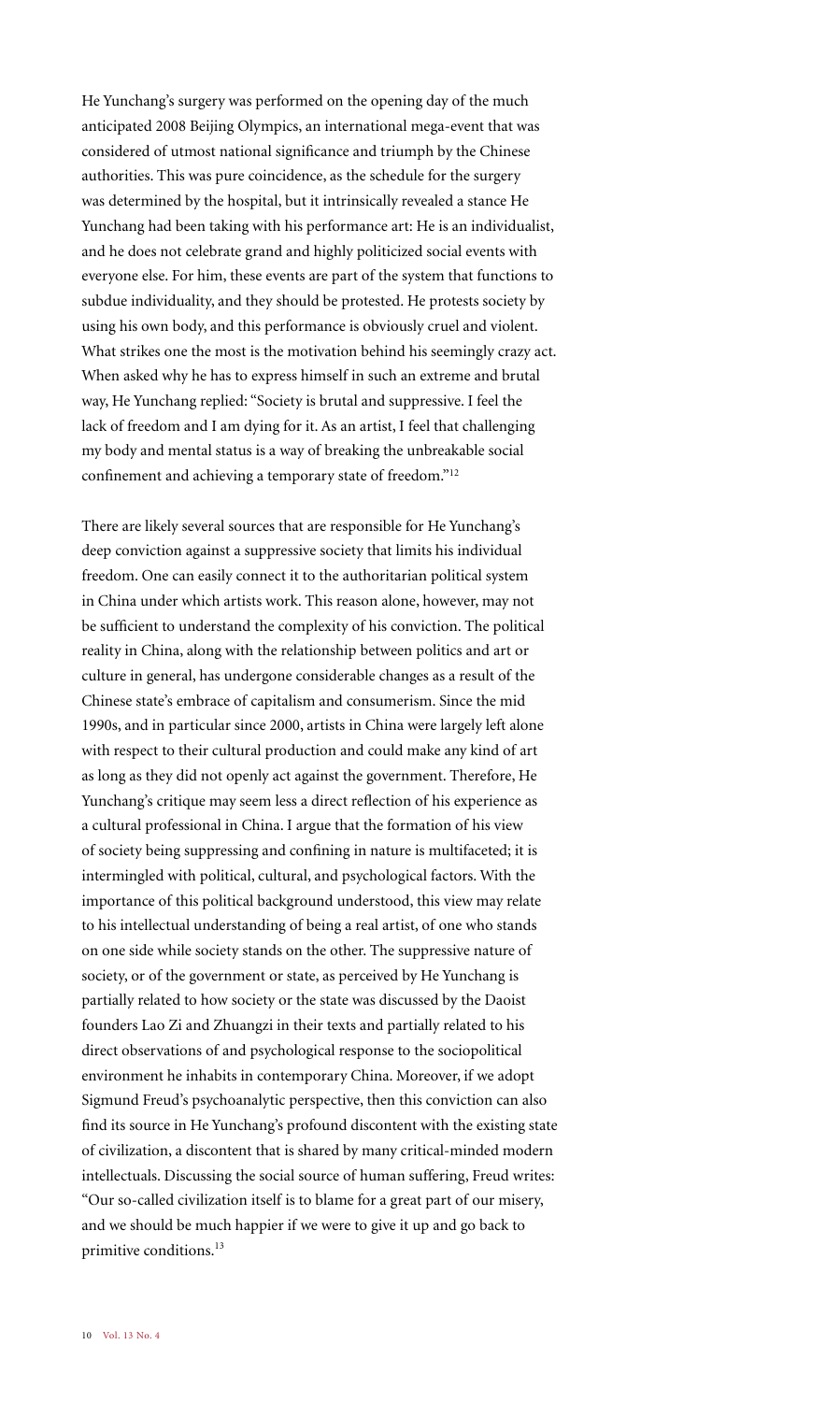He Yunchang is certainly not unfamiliar with the writing of Freud or other prominent Western modern philosophers. Starting in 1987, when he became an undergraduate student, He Yunchang began reading translated versions of important Western philosophical and literary texts. His was not a unique case, however. Learning complex philosophical texts from modern thinkers such as Friedrich Nietzsche, Freud, and Jean-Paul Sartre and debating the social problems of China were fashionable pursuits for young intellectuals within academic contexts as well as outside of it during the 1980s—a decade theorized by many scholars as an age of utopia or high culture fever in China. It was a decade, unlike the 1990s, when the reform and open-door policy seemed to promise a much more free and openminded society while a nascent market culture had yet to marginalize the function of intellectuals in Chinese society. The dominance of intellectual spirit during that decade led the literary scholar Wang Jing to describe the 1980s as a period in which "it was undoubtedly the knowing subject that seemed to gain the upper hand over the consuming and producing subject."14 The above-mentioned Western cultural figures were immensely popular among Chinese university students, regardless of their majors. Spending his formative years in the 1980s, He Yunchang undoubtedly was influenced by this trend of learning modern Western thought. His negative perception of modern society—its power in the hands of the state—and official ideology might find its partial source in these Western writers who adopted a critical and pessimistic attitude toward human civilization as a whole.

He Yunchang, Appointment with Tomorrow, 1999, oil on canvas, 174 x 144cm. Courtesy of the artist.

#### **The Will of the Weak**

He Yunchang's training in art began in a self-taught manner. He recalls that his first experience with art was making drawings, which won a lot of praise from his teachers in kindergarten and elementary school. Art then became his long-term hobby, and he continued to practice drawing along with painting until in 1987 he was admitted into the oil painting program at the Art Institute of Yunnan in Kunming, the capital city



of Yunnan. The admission was itself testimony to his painting skill; high school students had to go through fierce regional or national competition in order to be admitted into undergraduate art programs in China. While in Kunming, he was close to the circle of his mentor Mao Xuhui, one of the leading avant-garde artists active in southeast of China during the 1980s and thus was exposed to new ideas and trends of art making. He began working with performance art in Kunming in 1993, the same year he quit his job at a local high school to become an independent artist.

He Yunchang moved to Beijing in 1999, joining many contemporary Chinese artists in their migration to live in an artist village that provided a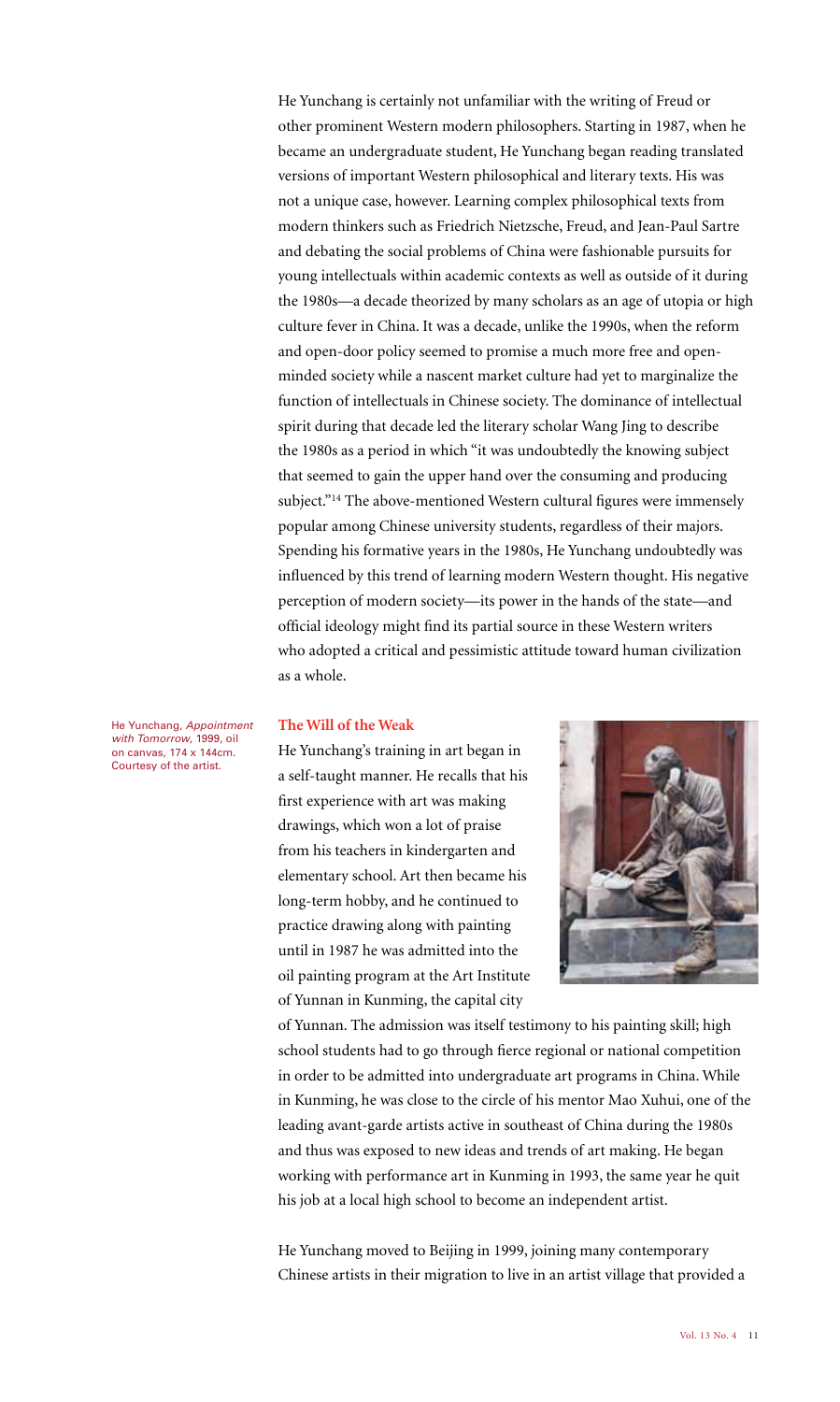better cultural atmosphere and support to realize their artistic ambitions. As the headquarters of contemporary Chinese art, Beijing in the 1990s provided young artists who decided to dissociate themselves from the official art institutions many opportunities that were not available in their hometowns, such as exhibitions, critical reviews, and market support. The avant-garde cultural atmosphere in Beijing gave him much inspiration, allowing him to conceive and realize many important performance art projects. In the early years, He Yunchang supported himself by making stylistically conventional-looking paintings employing the sound realistic training that he received as an art student, a style that was generally accepted by the art establishment. His oil paintings in the 1990s were convincingly solid in their representational technique and narrative content. One of his paintings, *Appointment with Tomorrow* (1999), even won a bronze award at the 1999 National Art Exhibition, a conservative but top national exhibition in China that had been held once every five years since the founding of People's Republic of China in 1949.

Had He Yunchang wished, he could have pursued a career in the official art world. But his interest in art making was not to follow established stylistic precedents or even the institutional norms that governed the Chinese art world. On the contrary, he was interested in breaking free from this world and seeking an individualistic approach. The award-winning painting itself was a pictorial byproduct of a performance also titled *Appointment with Tomorrow* that he carried out the previous year in 1998, a piece regarded as his first mature performance work.15 In this work, which was performed in his small studio in Kunming, he covered his whole body, from hair to shoes, with mud. Then he sat and kept dialing random telephone numbers on a disconnected telephone for more than an hour while his friends documented the process with a camera. This early performance piece already bore the basic elements of his art that would be strengthened in his later performance work: He conceived and carried out ineffective actions as a way to express his points of view. Dialing on a disconnected telephone is essentially absurd and non-productive, since it will not bring any results. Being a pictorial representation of the performance, the painting omitted the futile effort of actually dialing that was purposely staged by the artist and gave a false impression of a migrant worker calling someone to make a plan for the next day. No matter who it was he might be calling—a friend or his family—the painting conveys a strong sense of hope that is in opposition to the hopelessness in the performance since it suggests that conceivably he is able to reach out to somebody and make an appointment. It is likely this seemingly optimistic theme—the positive portrayal of a migrant worker—combined with the representational mode of realism, that made it a painting welcomed within the mainstream art world.

According to He Yunchang, performing *Appointment with Tomorrow* offered an outlet for him to express a sentiment that had haunted him after hearing a true story in 1996. A young laid-off engineer wanted to buy a very small piece of meat, only the amount that he could afford to satisfy his child's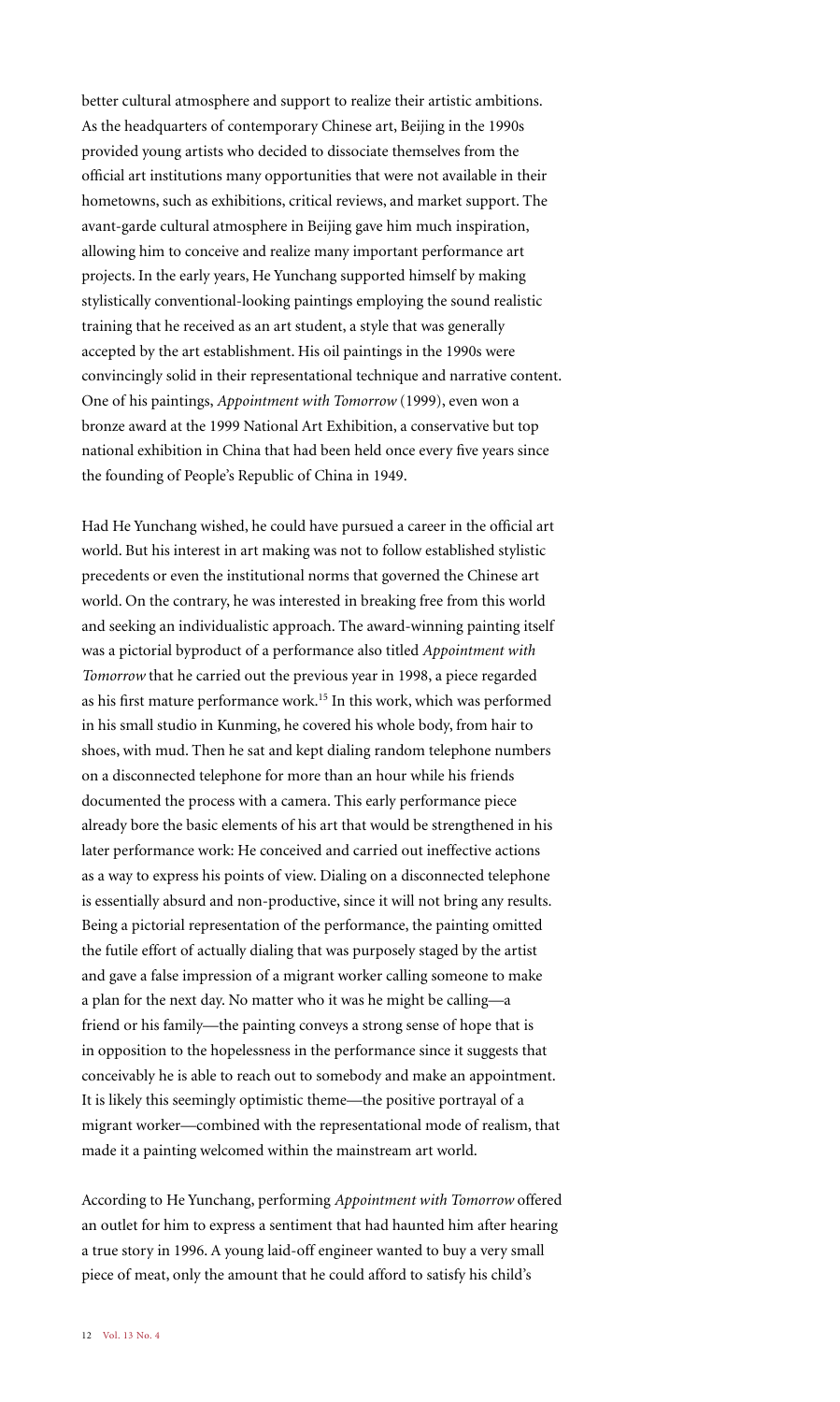He Yunchang, Appointment with Tomorrow, 1998, performance. Courtesy of .<br>the artist.



hunger. The butcher did not want to bother, but later became sympathetic after hearing out the engineer's sorrows and gave him a cut of meat for free. The engineer was utterly depressed with the humiliation that he had suffered with his situation, and after conversing with his wife he prepared a poisoned meal for himself and his family so as to put an end to the misery of their lives. He Yunchang was shocked by this story, which took place not far from where he used to work. For the first time he felt that suicide was very close to him, not like those he read about in the newspaper, and he was forced to face it as reality. Reflecting on his own situation, which at the time was not much better than the engineer's as he had to constantly rely on help from friends, he began contemplating why some people chose to commit suicide and why others, including himself, strived to live despite difficulties. He became sensitive to the endurance exercised by innumerable people who did not give up and commented: "The sharp blade of reality can only pierce their limbs; it cannot wound their wills. The persistence and tenacious spirits of these disadvantaged groups inspire me."<sup>16</sup>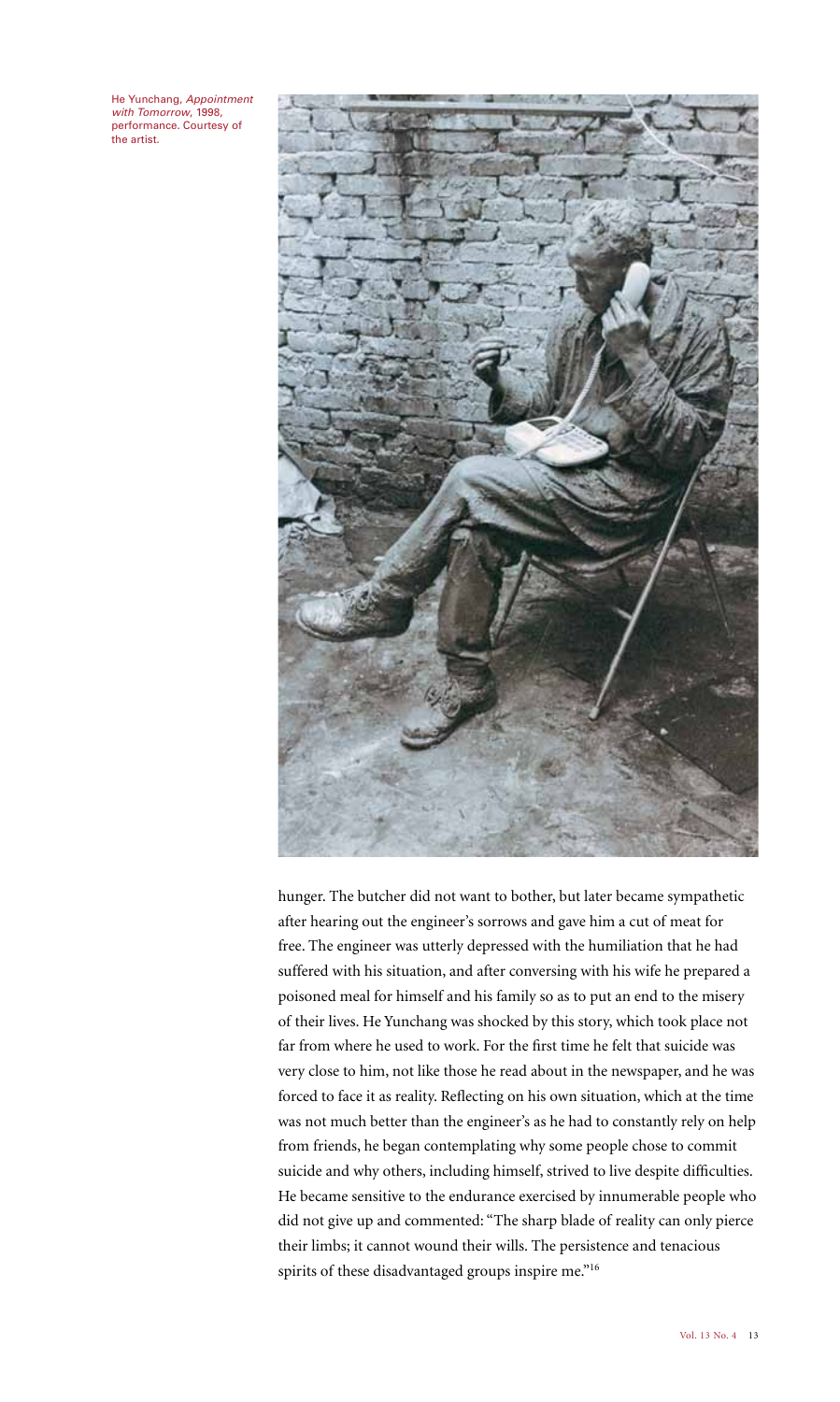He Yunchang, Dialogue with Water, 1999, performance. Courtesy of the artist.



He Yunchang's response to this sad story reflects his attitude toward the value of individual struggle and perseverance, a characteristic so present in his subsequent performance art, even though he simultaneously senses the ultimate futility of life for these disadvantaged individuals in a society that has been taken over by the market and capitalism. These reflections were manifest in his early performances: the artist kept dialing a disconnected telephone, knowing for sure that he wouldn't reach anyone, but he was not giving up, as if to affirm his belief that as long as one does not give up, there is hope—not in the result, but in the action itself.17 It is this belief in a kind of hopeless persistence that has motivated He Yunchang to continue staging such performances, most of which demonstrate the tenacious spirit of the individual, himself, in facing all kinds of adversities. These works express his steadfast rejection of conforming or submitting to conventional rationalities and established patterns of behaviour or ways of making art, all of which can be perceived as the societal power that is imposed upon individuals.18 Embedded within He Yunchang's artistic practice is a refusal of the normalizing power that comes from widely upheld rationalities and social conventions, much like the Foucauldian critique of the role knowledge has played in facilitating social control by turning people into "normalized" individuals.<sup>19</sup>

For example, in 1999 He Yunchang staged *Dialogue with Water*, a thirtyminute performance in which he was suspended upside down and barechested over the Lianghe River in his hometown in Lianghe county of Yunnan province during a cold winter day in February. Holding a knife with two hands, he stabbed into the gushing water in an attempt to split the river and induce a wound to it while his own blood from an open cut on each of his arms ran into the river—in a ritually sacrificial way he tried to initiate an exchange with the river. His endeavour to impose his personal will upon the river, however, was designed to be futile, much like his attempt to move the direction of the sunlight in *Golden Sunshine* (1999),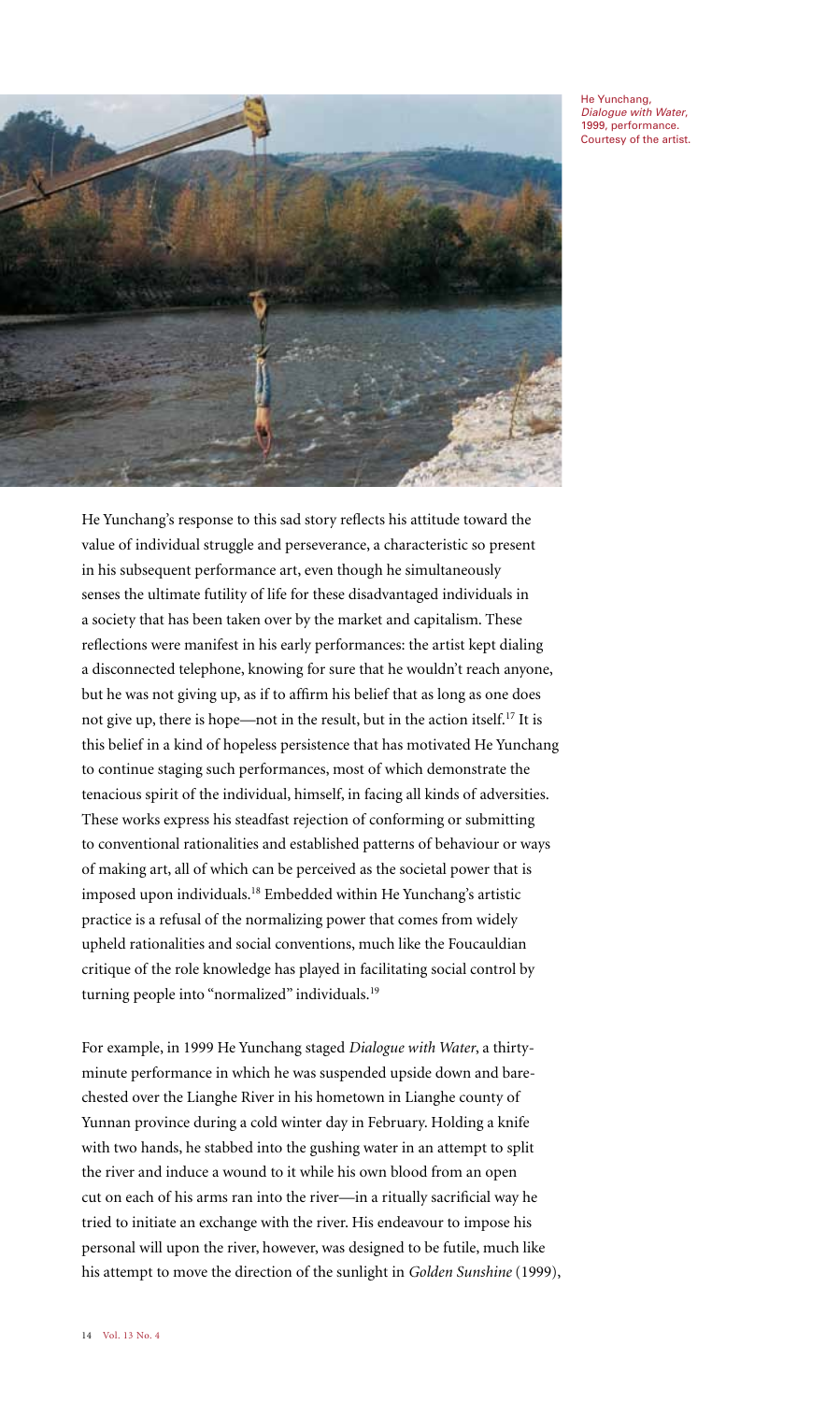He Yunchang, Golden Sunshine, 1999, performance. Courtesy of the artist.



another performance he carried out earlier that year in Kunming. For this performance, he covered his body completely in yellow oil paint—the colour of sunshine—and hung himself from a roof in order to paint the wall the same yellow colour, after which he held a mirror to deflect rays of sunshine onto the corner of the wall that was in shadow. Intending to complete the performance in half an hour, he took two hours due to the difficulty of painting the wall while hanging in the air. A photograph of the performance taken by his friend from below looks rather poetic, but the two-hour performance caused him to faint twice and the cheap industrial paint he applied to his body and face, which were then exposed to the strong sunlight, caused severe skin damage afterward. The symbolic meaning of this work has often been discussed in relation to universal humanistic concerns since the walls he painted and reflected sunshine onto were those of a prison. Even though the location was an accidental choice related to his limited means to find an ideal place, this coincidence, like the timing with the operation of *One Rib*, speaks well to his fundamental concern for the autonomy of the individual.

Relocating to Beijing did not much change He Yunchang's basic theme in his art making or his methodology, both of which have been consistent throughout his performance work since 1998. His methodology can be summed up as simple but difficult. Most of the time, his performances are about his carrying out his intention with a total disregard for the result. The more open cultural atmosphere in Beijing in comparison with Yunnan provided him with better opportunities to carry out his projects and receive better financial support in return. Beginning in 2000, he began to be invited to participate in major exhibitions, and his art gained wider audience and critical attention.

In November 2000, He Yunchang carried out an approximately eighthour performance titled *River Document in Shanghai* as his contribution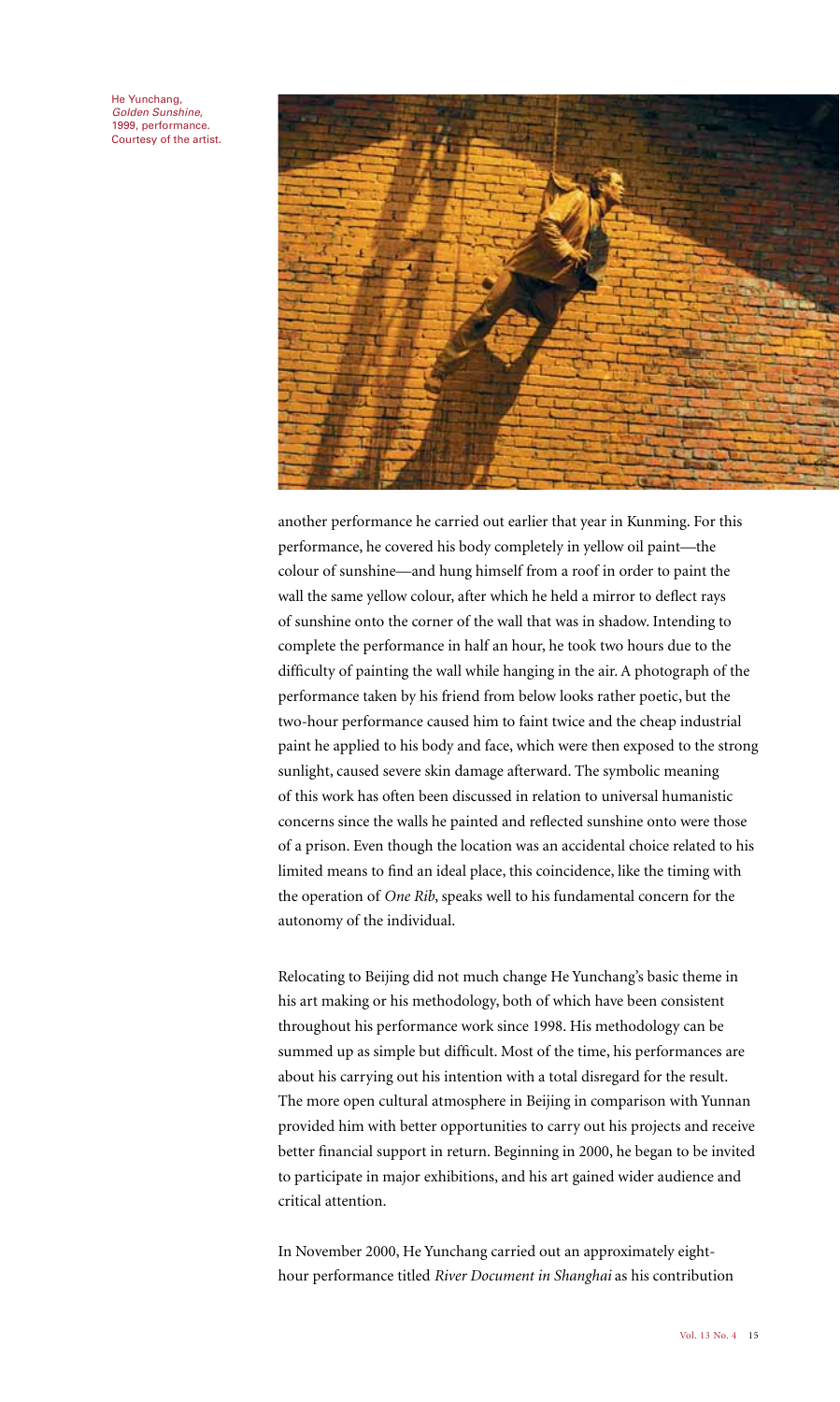

to Fuck Off, a satellite exhibition at the Third Shanghai Biennale in 2000.<sup>20</sup> Over the course of about four hours, he fetched close to ten tons of water by bucket from the lower Suzhou River in Shanghai; then the boat that now contained the water traveled up river five kilometres, and he spent another four hours putting the water back into the river. The duration was symbolic, as his total of eight hours of labour was the length of a normal workday for most

people holding down a day job. Through his seemingly senseless but physically demanding intervention into natural forces, the water was able to flow back again for five kilometers; the artist materialized a challenge to commonplace knowledge that water does not flow backward. In 2001, he staged a performance titled *Wrestling: One and One Hundred*, in which he recruited one hundred volunteers, most of whom were migrant workers, to wrestle with him. The volunteers were told that if they were victorious over the artist that they would receive a small bonus, so most of them were serious in attempting to beat him during the wrestling match, and He Yunchang recalls that the relationship between him and the participants "was definitely tense, antagonistic. People really wanted to hurt me and to win!."<sup>21</sup> With great psychological and physical persistence, he spent sixty-six minutes wrestling one hundred people in a row. A small and lean person who did little routine physical exercise, he vomited when wrestling with the fifth participant, and after wrestling with a dozen he was out of strength. A feeling of desperateness conquered him the moment he looked up to see the still long line up of waiting volunteers, but he nonetheless endured the increasing injuries each time he wrestled with a new participant and completed the performance as planned.<sup>22</sup>



He Yunchang, Wrestling: One and One Hundred, 2001, performance. Courtesy of the artist.

At an average rate of two well-conceived performances per year since 2000, He Yunchang has staged various scenarios in which he, a physically fragile man, engages in a series of actions in which he wrestles with natural or manmade forces that are evidently more powerful than he is. Most of the time, the external forces overwhelm him, and it is only his will that

He Yunchang, River Document in Shanghai, 2000, performance. Courtesy of the artist.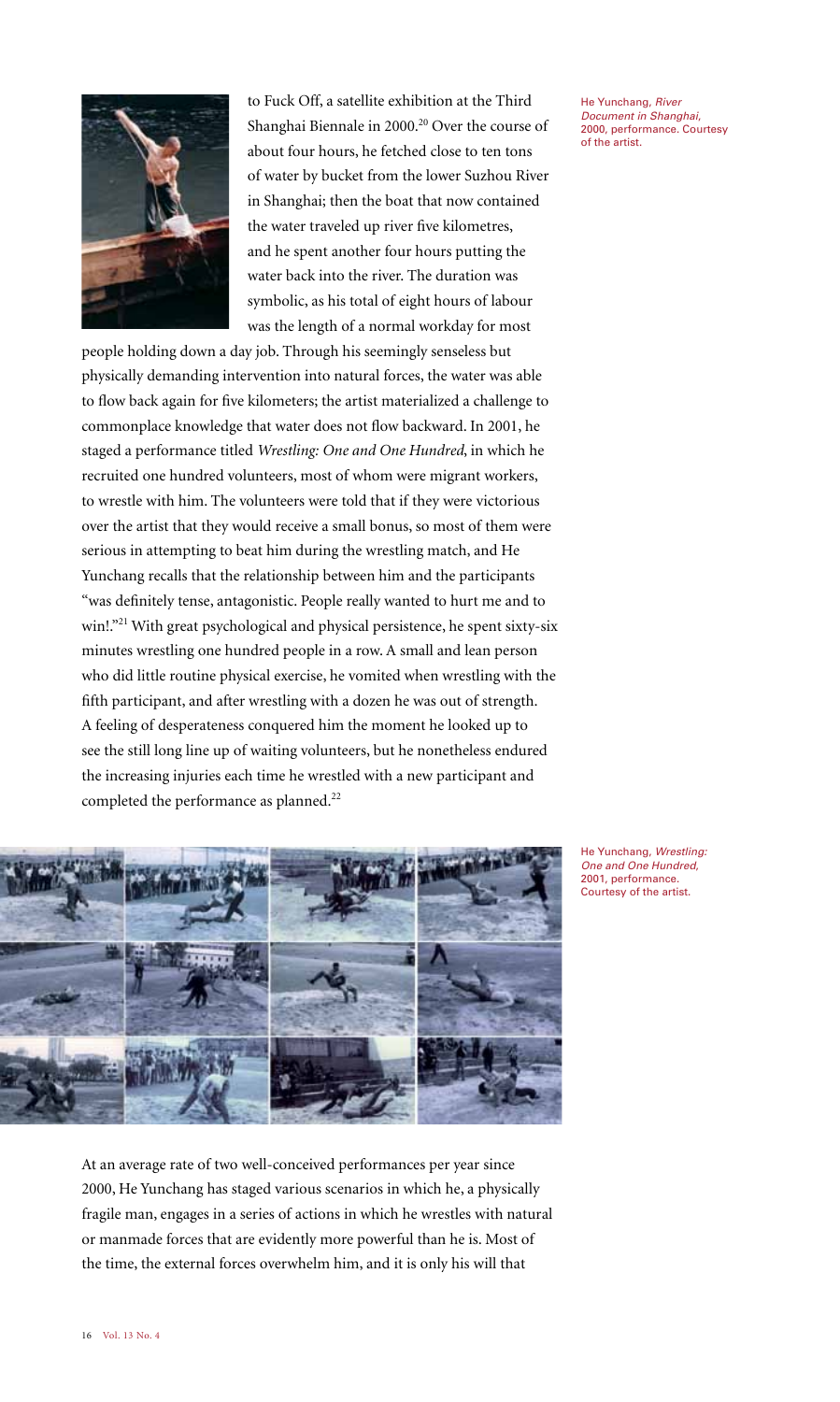sustains him through all these performances, some of which are ridiculous and others dangerous. Gao Minglu comments on this aspect: "What the contrast of forces reveals is the will of the weak."23 The embodiment of the external forces can come from any source—natural, mechanical, or human. He is flexible in working with whatever materials turn out to be available to realize his ideas; most often, he tends to resort to natural elements such as water, sunshine, soil, wood, and rock. In addition, he has also employed ordinary man made-stuff such as wine, purified water, cement, gunpowder, or matches. Of course, the most elementary medium he has continuously used is flesh—his own body. For all his performances he seems to have only one goal, which is to carry the action to its completion. Aspects such as a distinctive personal style or artistic language seem to be of no concern to him. Curator Tang Xin comments:

He Yunchang, Casting, 2004, performance. Courtesy of the artist.



He Yunchang does not emphasize the visual quality or performativity; his work bears the quality of simplicity and abstraction. Body, the imperative component of performance art, is not used in his work for the purpose of self-representation; it is otherized as the symbol of life.<sup>24</sup>

Tang Xin's understanding of He Yunchang's art was echoed by Gao Minglu: "He Yunchang's behaviour is not about his personal bodily endeavours, but rather, he intentionally deflects attention from himself in the process of performance."25 When writing the above commentaries, both writers had in mind *Casting* (2004), a performance piece in which he sealed himself naked inside a thick cement block for a day and night. Inside the iron and cement reinforced block that had only two tiny openings for air, He Yunchang inhabited a small, dark cell (80 x 120 x 250 centimetres high) that only allowed him to sit, stand, or turn around.<sup>26</sup> Enduring loneliness, darkness, and boredom, he stayed inside quietly without communicating with anybody for a symbolic duration of twenty-four hours. The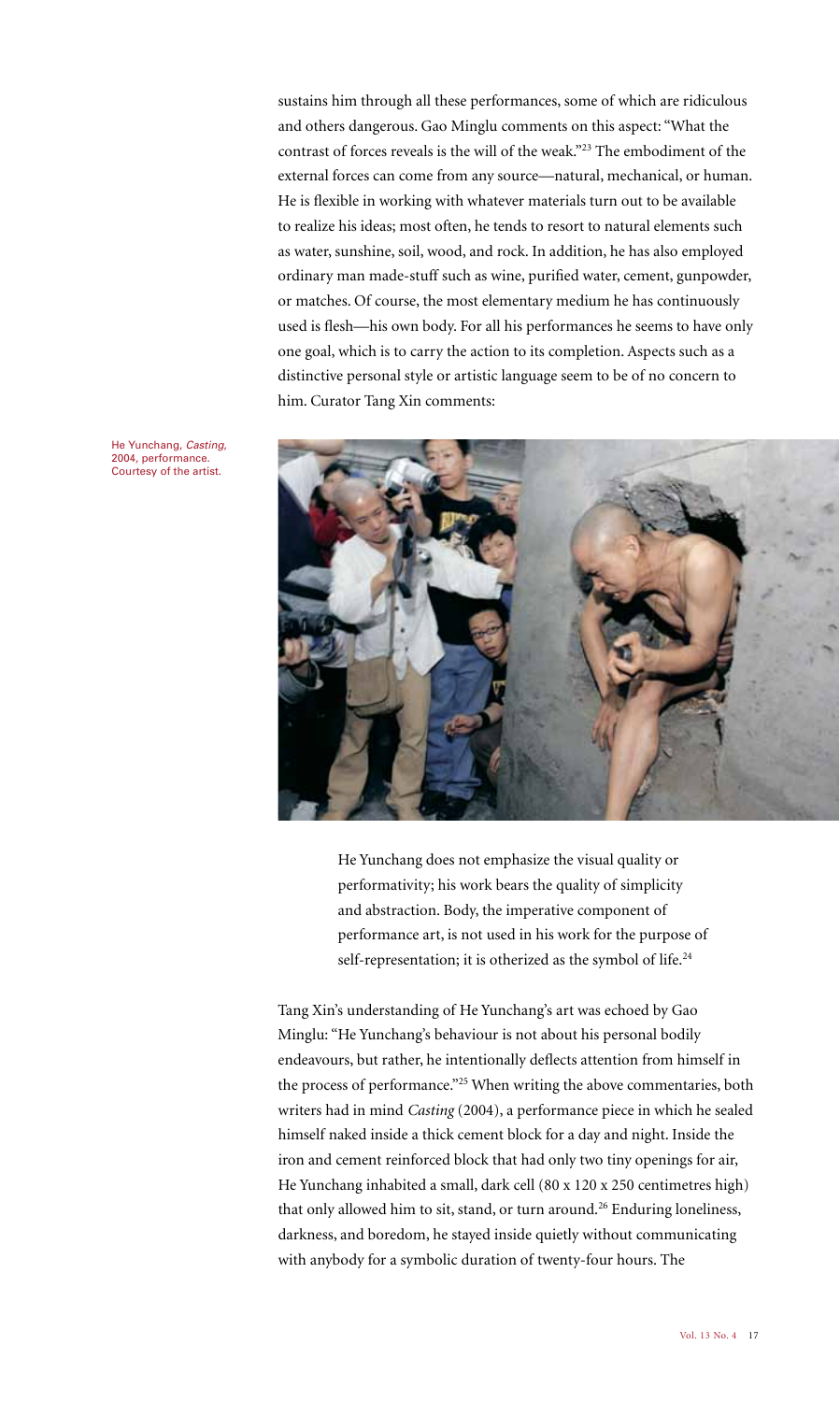

He Yunchang, Beyond Sky and Mountains, 2002, performance. Courtesy of the artist.



General's Command, 2005, performance. Courtesy of the artist.

performativity was reduced to a minimum, since no one could see what was happening inside. But even if they had been able to see, they would have realized that nothing spectacular was happening; the artist simply existed within the cell.

Gao Minglu comments on this piece: "While spatial isolation itself is fearful, the more horrific situation is to be isolated by inorganic materials."27 Cement might be the only man made or inorganic material that He Yunchang continued to work with for several projects. It first appeared in his 2002 performance *Beyond Sky and Mountains*, in which he tested his strength against the power of explosives. He had a cement block cast in the desert, set off an explosion on one side of the block, and pushed it from the other side against the force coming from the explosion. He explained that he thought mixing gunpowder, an ancient invention, and steel reinforced cement, a modern material, with a living person would make it an interesting work, so he did it.28 *Keeping Promise* (2003) again dealt with cement in a horrific, intimate way as he had his hand casted in a cement block. Cement appeared once more in *A Sack of Cement* (2004) and *The General's Command* (2005). The latter was staged at the Albright-Knox Art Gallery in Buffalo, New York, in a cold October evening in which He Yunchang put his flesh in direct confrontation with cement again for about sixty minutes. Sitting naked against the wall of a small Plexiglass cube, he had newly mixed cement poured onto his body up to his chest and waited in coldness under piercing pressure while the cement hardened before it was broken to free him.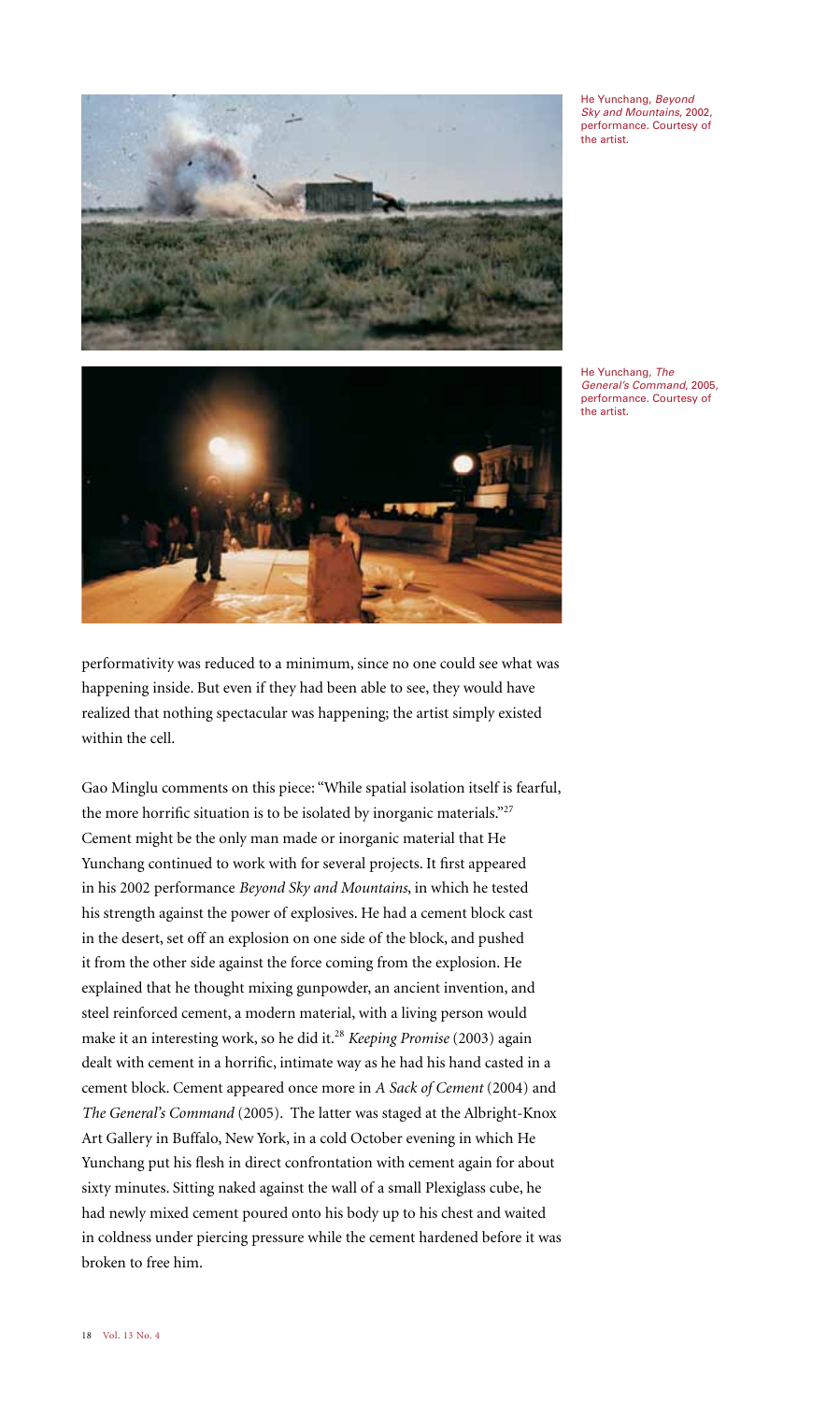He Yunchang's use of cement in these successive performances suggests a possible relationship between his art and the effects of the massive urban construction that has turned Chinese cities into jungles of concrete. Most of the time, however, his art does not reveal a direct relationship with specific social phenomena or their characteristic materials. Living amid massive social transformation under conditions of commercialization and urbanization, He Yunchang surprisingly side steps references to the specific social issues—such as consumerism, migration, and construction and demolition—that have propelled other avant-garde artists in their art making. There is a transcendence of temporal and spatial-bound specificities in his performance; in this sense, he is like a philosopher who uses abstraction to reduce complex phenomena or specific information into their most simplified forms.

## **The Primitive and Unproductive Body**

He Yunchang's conceptually thought-provoking and operationally thoughtful performances have established him as a leading figure within Chinese performance art. Gao Minglu affirmed in 2005:

> He Yunchang is the best performance artist to concentrate on body language since Zhang Huan [a well-known performance artist in China whose most important performances were done in the mid 1990s]. Yet, what makes this different from the self-inflicted injury of Zhang Huan is that He Yunchang is not interested in exploring his own psychology or his willpower to endure pain. Instead, he directs the language of masochism toward symbolization and socialization.29

Maya Kóvskaya points out that there is a "life-embracing ethos" evident in He Yunchang's attempt to realize the impossible."30 This ethos had emerged already in his reflection on the suicide of the laid-off engineer and has been consistent throughout his performance art. Death is not a topic that He Yunchang contemplates in his art, even though he is aware that death might be a consequence of some of his actions, before which he always prepares a written will in advance.<sup>31</sup> It is this warm spirit and belief in individual perseverance against seemingly desperate situations that distinguishes He Yunchang's performance art from those of other artists, including Zhang Huan as well as Zhu Yu, Sun Yuan, and Peng Yu, who provoked widespread controversy with their shocking performances in 2000 involving dead infants. Even though most of He Yunchang's performances involve corporal endurance and mental tenacity, these are not the goals of his art. The most unwavering and most important intention guiding He Yunchang's work, I argue, has been his objection to the logic and rationality that are so widely accepted as natural and normal in our society. As art critic and curator Nataline Colonnello argues, He Yunchang's art reflects "the existential reassertion of the artist's will and his intellectual independence" and is "a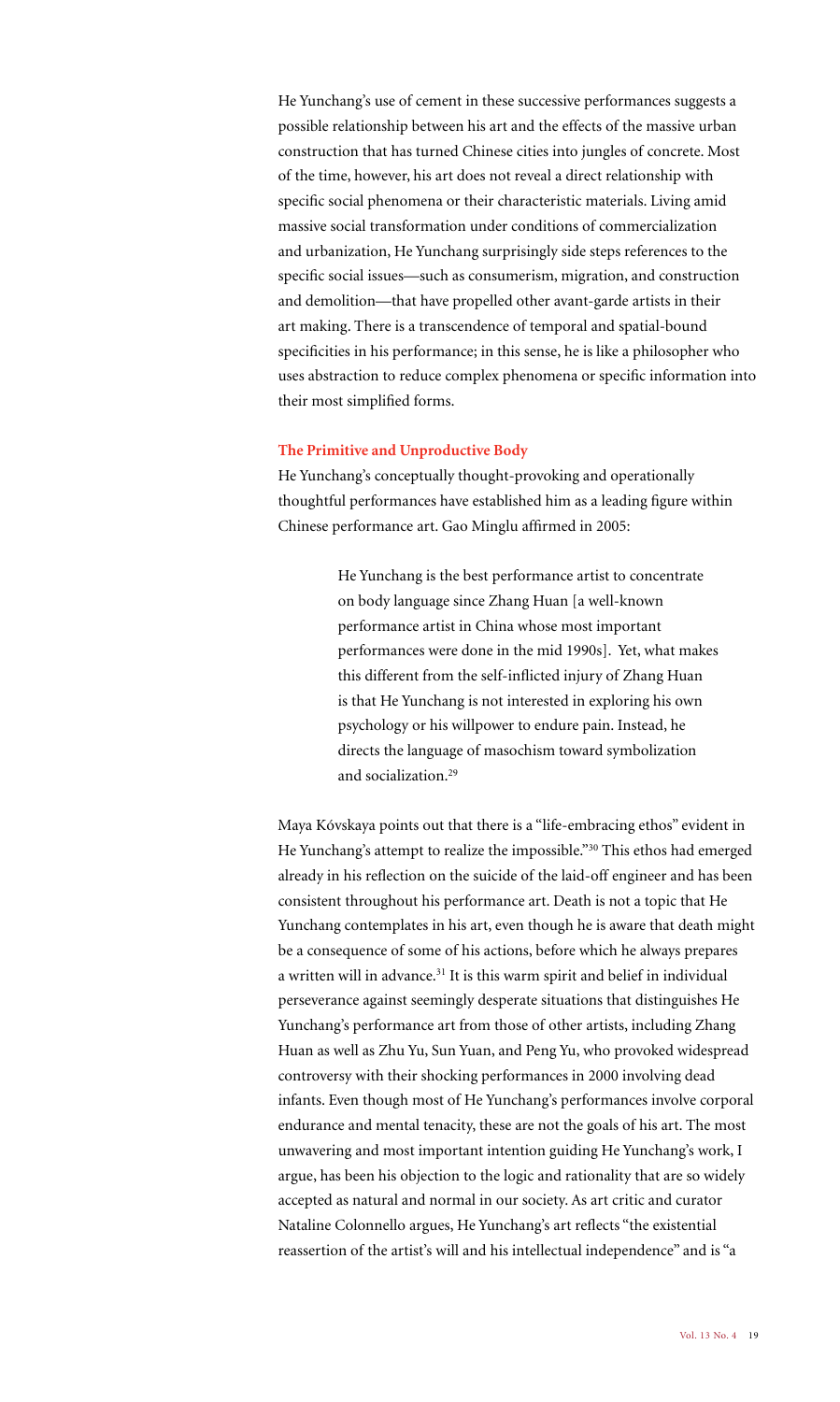reaction against any form of power, whether commonly accepted moral codes or socio-political impositions."32

In general, He Yunchang's performance art can be characterized as consciously oriented toward a philosophy of primitiveness and unproductivity, an ethos that is opposite to the pragmatic and aggressive modern values upheld in developed countries worldwide and enthusiastically embraced by China since the beginning of the twentieth century. In fact, China of the twentieth century can be described as a country driven by the desire and struggle to become a technologically advanced and productive modern nation. In particular, since China launched its market reform in 1978 and, in particular, since the 1990s, the logic of development has dominated every aspect of Chinese society. With a spectacular average annual GDP growth rate of 9.8 percent for a successive three decades, China finally realized its century-old goal by proudly becoming the second largest economy of the world in 2008.33 Anticipating that China will become the largest world economy and complete its modernization by 2030, policy makers have launched a program of nationwide urbanization to fuel the country's economic growth, which has also become the primary strategy for Chinese nation building.34 In such a pro-growth and pro-urban social context, the dominant social ethos of China has been progress and efficiency, which, I must emphasize, is equally embraced by political and economic elites from the rest of the world under the conditions of global capitalism.

In light of the national imperatives to modernize and urbanize in contemporary China, one may argue that He Yunchang's art is conceived of as a refusal to conform to these ideologies. Since he has only his own body upon which he can exert total autonomy, he consciously uses his body to project an image of the counter-productive as a way to challenge these dominant social forces—a contest that he, with his sound mind, knows only too well that he does not have much chance to win. His body is his tool and a medium through which he exerts his unyielding will. The physical challenges and danger he constantly inflicts upon his body may be judged by the general public as senseless and abnormal from a position of common sense. However, the French sociologist Pierre Bourdieu reminds us that so-called "common sense knowledge" is but a social construct that has been largely internalized by the majority of people to function as a conforming force.35 According to him, "what appears to be a universal property of human experience, namely, the fact that the familiar world tends to be 'taken for granted,' perceived as natural" is essentially a social construct that is meant to enable those who possess power to remain in the dominant position.36 Therefore, He Yunchang's rejection of common sense knowledge can be seen as conscious defiance of dominant power in order to carve out a space for individual autonomy.

The primitiveness associated with his work comes from his preference to work with his naked body, which he sees as a pure and natural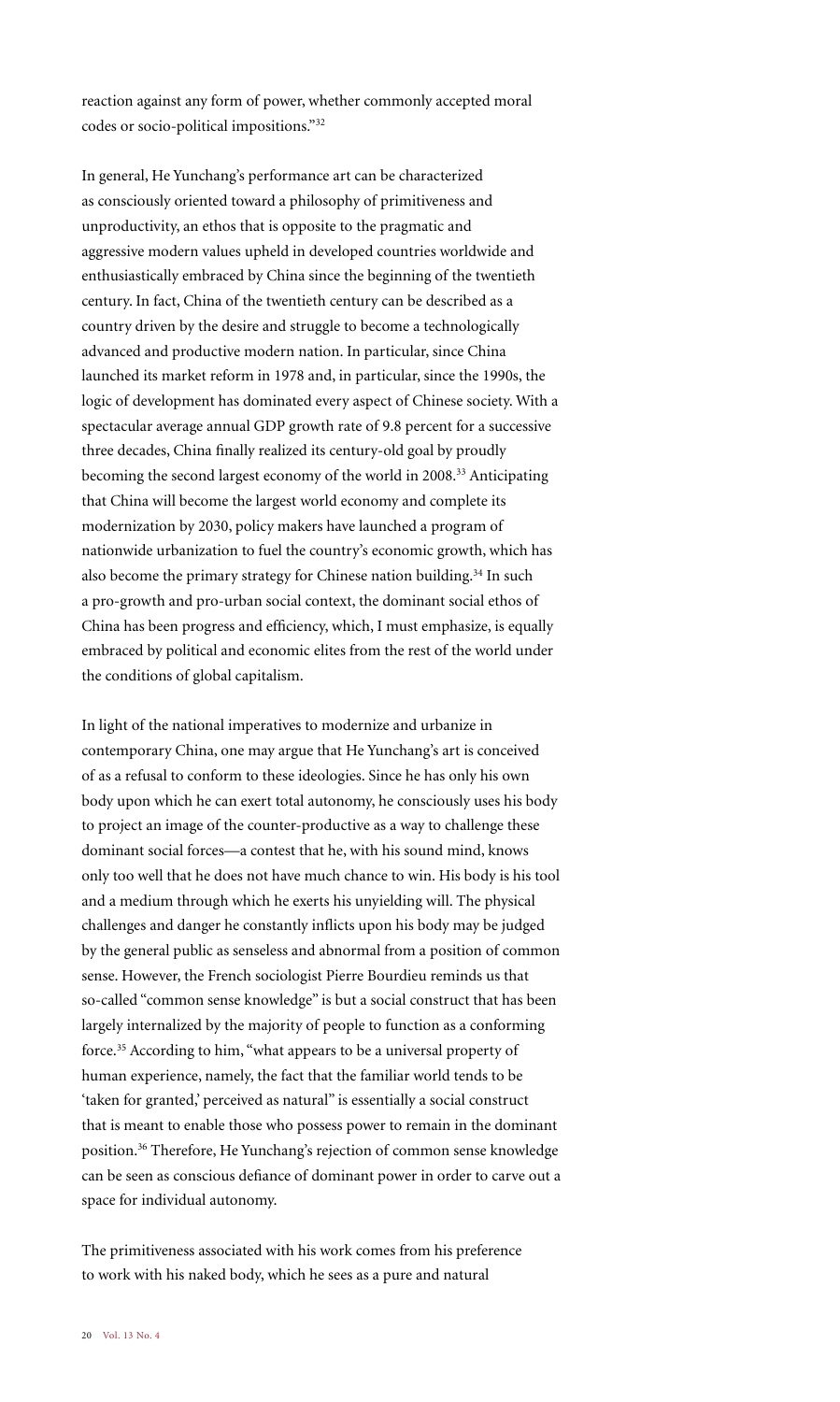

Top: He Yunchang, The Rock Tours Around Great Britain, 2006/2007, performance. Courtesy of the artist.

Bottom: He Yunchang, Ten Lives, 2012, performance. Courtesy of the artist.

condition. It is also evident in the fact that most of his performances rely predominantly on his manual power (except those that demand mechanical power to realize), rather than utilizing technology to accomplish tasks such as cutting the river, moving the sunshine, or holding onto an explosion. This primitiveness and single-mindedness, is in strong contrast to the sophisticated, technology-bound, and multi-tasking nature of contemporary urban life. The two most extraordinary examples are the artist's performances *The Rock Tours Around Great Britain* (2006–07) and *Ten Lives* (2012). In *The Rock Tours Around Great Britain*, He Yunchang picked up a rock in a British town on September 23, 2006, and walked counterclockwise along the perimeter of Great Britain for 112 days, covering approximately 2,100 miles to complete a very simple and, for many,

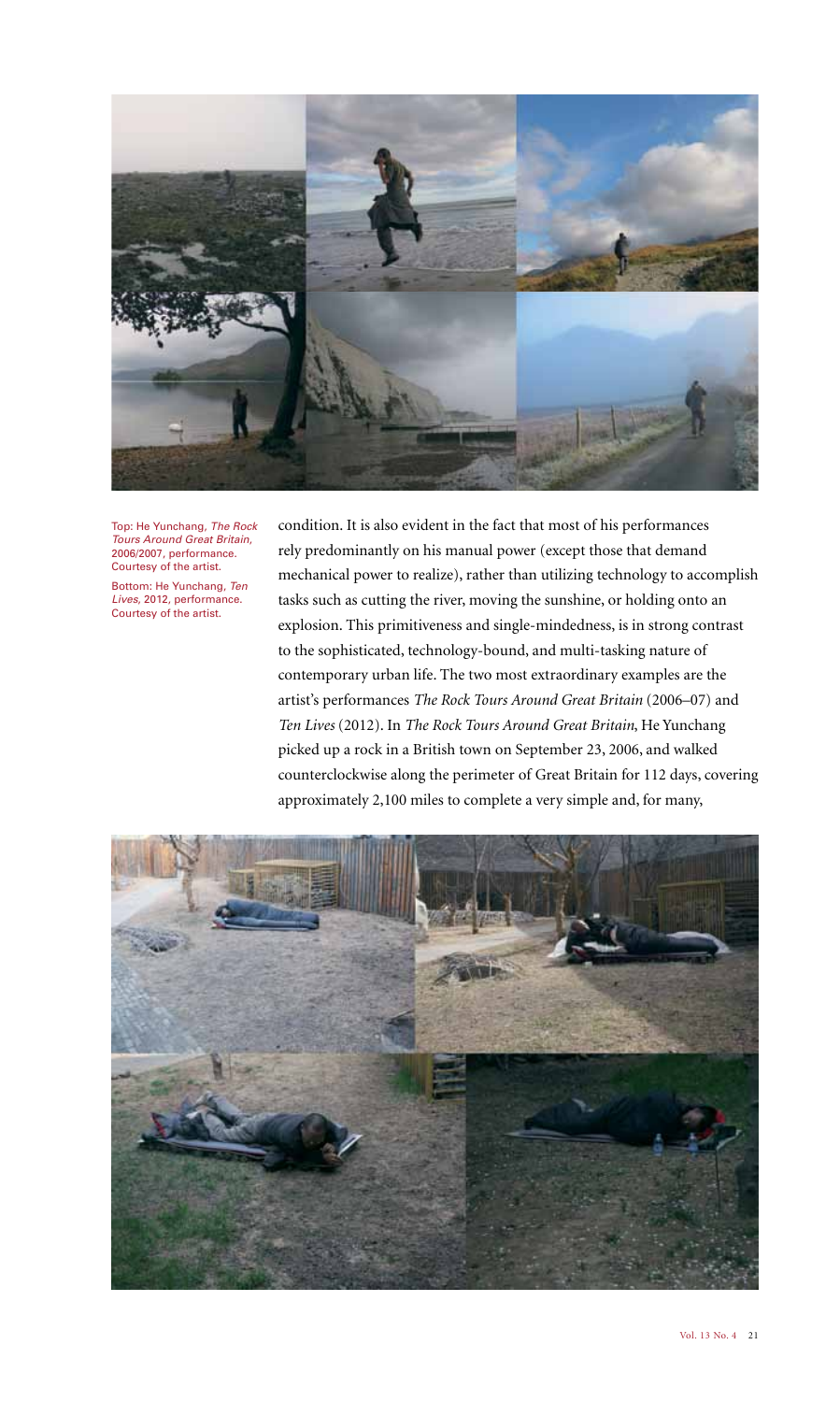meaningless task: to return the rock to the very location where he picked it up. With innumerable blisters, he accomplished his goal on January 14, 2007. One of He Yunchang's more recent works, *Ten Lives*, was performed in the yard outside of his studio in Beijing. On March 24, 2012, the artist set up a simple camping bed on the barren ground and lay there until the ground was covered by grass, about one month later.

Accompanying primitiveness is unproductivity—He Yunchang's numerous attempts to realize the impossible—which is equally prominent in his performances. It is evident in the works in which he puts himself in contest with weather, cement, explosions, or one hundred people, which necessarily result in unproductive efforts since they are designed to be ineffective in both their conception and realization. In many performances what has been realized is only his attempt. Unproductivity is also inherent in works in which the artist spend hours, days, or even months carrying out a seemingly meaningless task such as deflecting the sunshine to a shadowed wall, allowing water to flow back for five kilometers, or return a rock to its original place. Our modern society has invented many technologies and devices in order to increase productivity and efficiency. We have evolved into a world in which time is becoming increasingly precious, and we are living a forever-faster pace of life because we have so many desires to fulfill. Art critic and curator Jiang Ming comments: "The value of ineffectiveness expressed in He Yunchang's art is in sharp contrast with our contemporary world in which a market-oriented economic principle that pursues maximum profit as its sole goal dominates."37 In a contemporary culture that is obsessed with and operates on the basis of high productivity and efficiency, walking for 112 days to return a rock to its original place or waiting on the ground for a month for the grass to grow seems unbearably out of place, if not outrageously romantic.

Overall, then, He Yunchang's work reflects his pessimistic perception of society as an overpowering system that restrains individual will and personal autonomy:

> You cannot do what you want, because there are social principles, moral restraints, and laws waiting to catch you. No matter where you are and under whatever circumstances, you simply cannot do as you wish. However, my body is mine, so I can reduce its functionality as the way I like it. Therefore, from another perspective, I can do whatever I like with my own body.<sup>38</sup>

This sense of "no matter where you are and under whatever circumstances, you simply cannot do as you wish" became especially relevant for He Yunchang after he was detained by the police in Buffalo, New York, in 2005 for a performance that he was carrying out in Niagara Falls. This was the only time that he was forced to stop a performance and was charged on misdemeanor counts and fined.39 Again, in New York City in 2007, he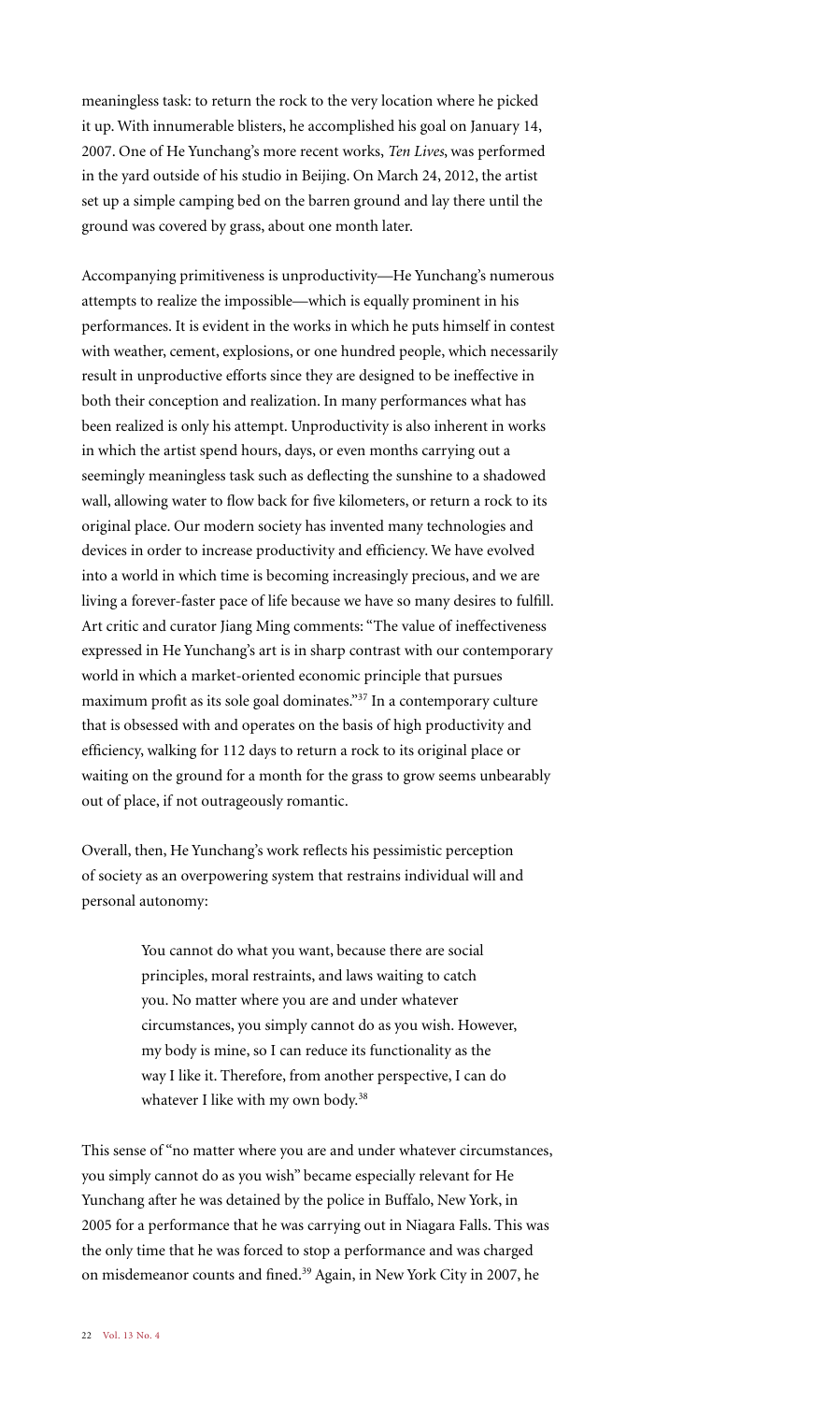experienced police intervention while performing his *Mahjong, 2007* for PERFORMA 07, the 2nd Visual Art Performance Biennial. This time he was simply asked to put on his clothes and was allowed to continue the performance.40 His preference for nudity, which he believes makes the performance more pure, apparently put the public to test; most of us would be distracted by his nakedness as we are "normalized" social people (which we might not like to admit) whose mindset has long been shaped to expect seeing others wearing clothes in public. It is likely that the police would stop him if he were caught performing naked in public in China; nonetheless, it is ironic that both police interventions (and the only two in his artistic career so far) happened in the United States. Performance art scholar Meiling Cheng comments on He Yunchang's first encounter with the police:

> The irony that he encountered in his first US experience was to discover that his ability to exercise in public his "property" rights to his own body was curtailed in a nation that, unlike his home country, aggressively promotes freedom of expression and human rights.<sup>41</sup>



He Yunchang, One-meter Democracy, 2010, performance. Courtesy of the artist.

This unexpected experience probably confirms He Yunchang's long time perception of the restrictive nature of society as a whole, no matter the time or the political system, in relation to individual existence. His *Onemeter Democracy* (2010) might partially be inspired by this experience even though it reflects directly the current social environment in China. He invited twenty-five friends to vote whether his body should be cut with a one-metre-long and half-to-one-centimetre-deep opening. The result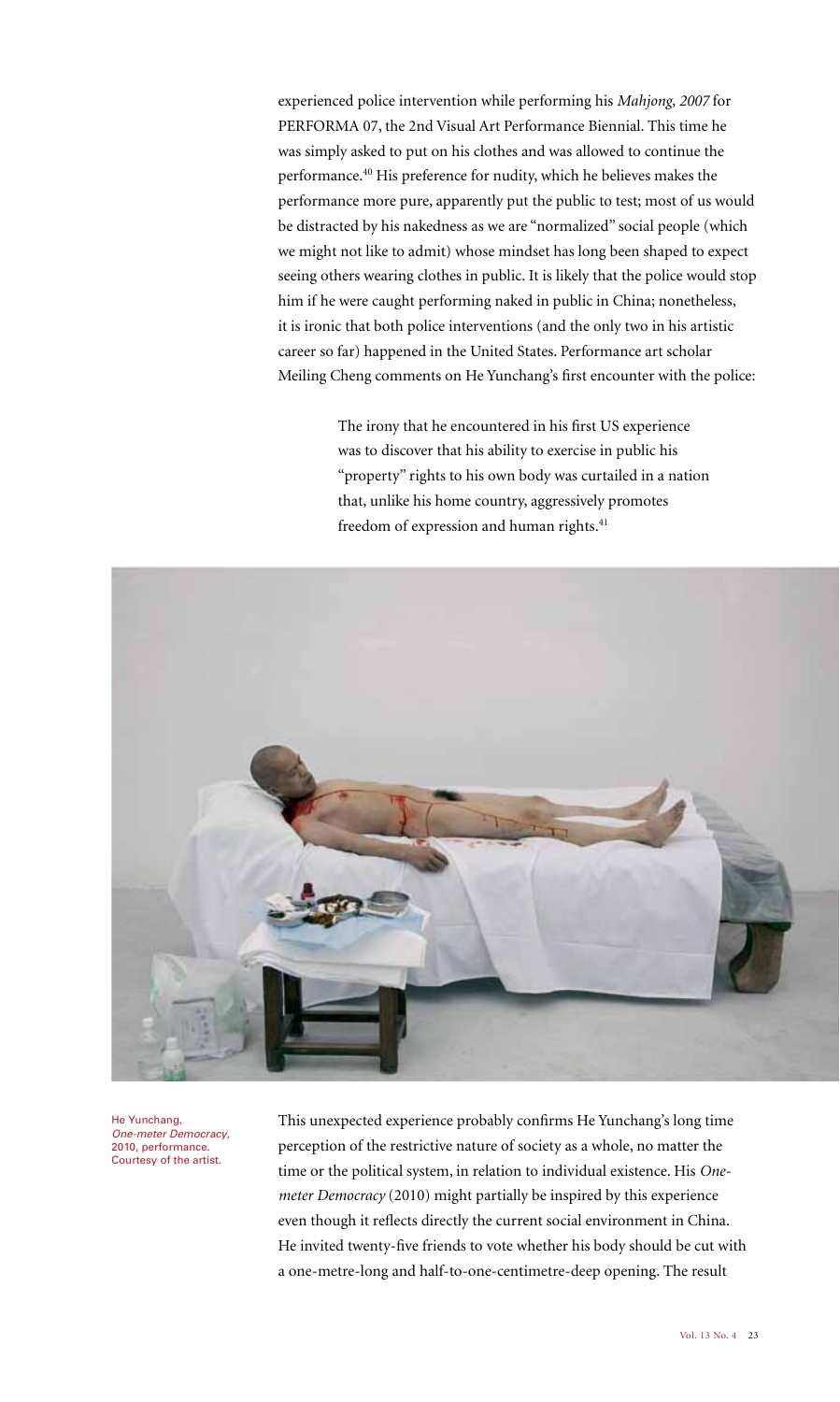was that twelve voted in favour, ten against, and the three abstained.<sup>42</sup> Afterwards, He Yunchang, fully awake as he insisted not to be anesthetized, and his friends witnessed the one-metre cut being exerted on his body that ran from below his collarbone through his chest and all the way below his knee. This is a performance of a violent nature and intense visual dimension. He asserts: "Personally I don't like violence. I felt pressured by the macro social environment to carry out this work; it is also normal to do this work in a bloody way since the real society is itself very brutal."<sup>43</sup>

The intensity of this performance echoes He Yunchang's *One Rib*, in which he also connected the brutality of his methodology to the brutality of reality itself. His sharp critique is not out of focus. China, with its remarkable economic success, has firmly established itself as a new power in the global arena. Underneath this magnificent success, however, is a world of widening social gaps, striking disparities, and diminishing moralities. In the field of urbanization, the main engine of Chinese economic development and social transformation since 2001, China has rapidly upgraded many of its cities into splendid world-class metropolises that are populated by spectacular skyscrapers ranking among the tallest in the world. Unfortunately, these have often been achieved at the expense of and through the exploitation of the disenfranchised to the benefit of the few. As pointed out by many urbanist scholars, the collusion of political and economic elites has driven most urban development in Chinese cities, particular in Beijing, where He Yunchang resides, resulting in unequal distribution of social resources and unjust restructuring of urban space in which the poor have become poorer and more marginalized, if not deprived of their rights to the city all together. Once striving to be an egalitarian society, China has rapidly degenerated into becoming one of the world**'**s most polarized societies. The rising social injustice is accompanied by a striking decrease of social morality in the past decade, leading the Chinese philosopher Wang Defeng to characterize the dominant social value of current China as "ruthless selfinterested utilitarianism."44 Such is likely the macro social environment that He Yunchang feels is deeply suffocating and that propels him to adopt a cruel approach in carrying out *One-meter Democracy*. Once again, he turns to his body as the site where he makes a "primitive" and "unproductive" sacrifice to demonstrate "the will of the weak."

*The writing of this article was supported by the American Research in the Humanities in China Fellowship Program of the American Council of*  Learned Societies, made possible by funding from the National Endowment *for the Humanities.*